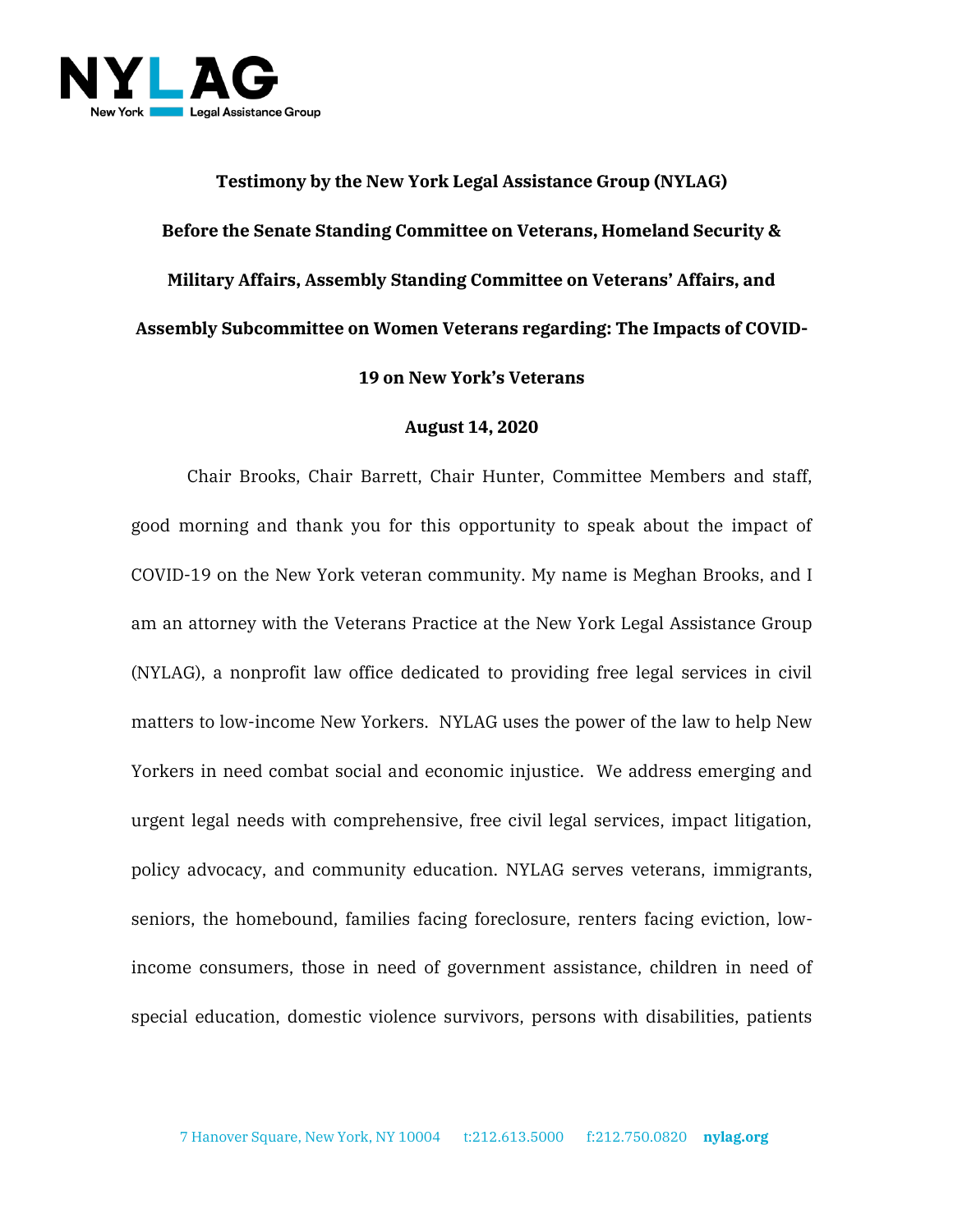with chronic illness or disease, low-wage workers, members of the LGBTQ community, Holocaust survivors, and others in need of free civil legal services.

Given the level of need in New York's diverse veteran population, NYLAG operates two veteran-specific legal programs. Our LegalHealth Veterans Initiative operates legal clinics within the Bronx, Manhattan, and Northport Veterans Affairs (VA) Medical Centers, including the nation's first legal clinic focused entirely on women veterans. Our Veterans Practice is a community-based program with a large referral network that provides comprehensive services to veterans and their families, regardless of their discharge status and eligibility to use the VA Healthcare System.

COVID-19 has certainly brought new challenges, but more so, it has compounded the already serious economic and mental health challenges that New York's 800,000 veterans faced prior to the pandemic. The suicide rate for New York veterans is estimated at more than  $17$  per day.<sup>1</sup> New York veterans have lower educational attainment than veterans in other states, and a lower income than the national average. Only 17% of New York veterans receive VA disability benefits, a significantly lower percentage than the national average of  $23-24\%$ . This gap

l

<sup>1</sup> U.S. Department of Veterans Affairs. *New York Veteran Suicide Data Sheet, 2017.* https://www.mentalhealth.va.gov/docs/data-sheets/2017/New\_York\_Veteran\_Suicide\_Data\_ Sheet\_2017.pdf

<sup>2</sup> New York City Bar, *Report by the Military and Veterans Affairs Committee, the Disability Law Committee, and the Social Welfare Committee Concerning Inadequate Financial Support from the City*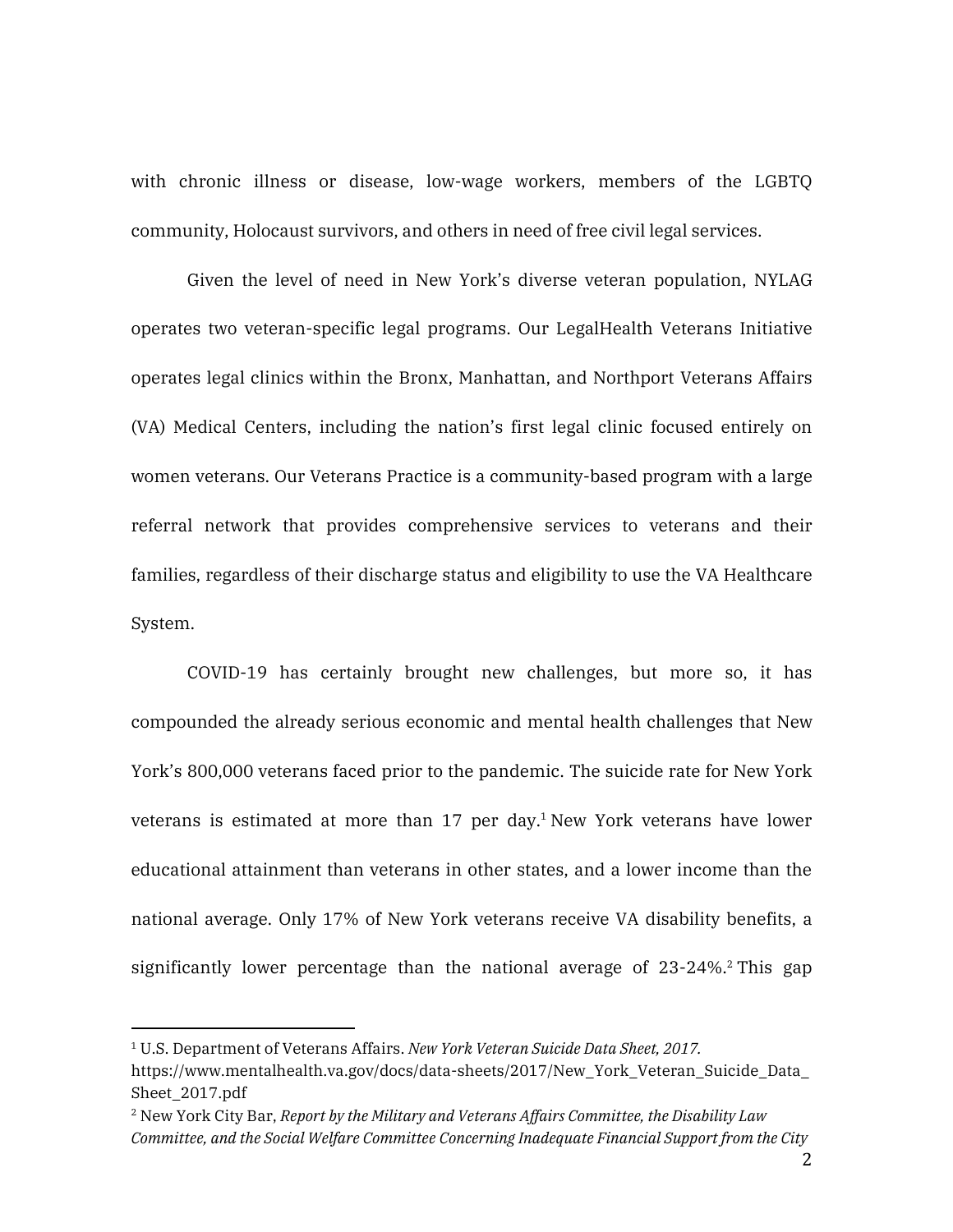suggests that more than 50,000 additional New York veterans should be entitled to VA disability benefits, amounting to tens of millions of dollars of income lost for veterans and their families, income – and accompanying healthcare benefits – needed now more than ever.

NYLAG provides legal assistance to low-income veterans and their families because we know that, as a poverty-fighting tool, it works. Benefits and claims assistance is the top cited need for veteran and military households, $3$  with 71% experiencing a civil or legal problem in the last year. <sup>4</sup> The most common civil legal issues veterans face are eviction and foreclosure, benefits access, child support, and license restoration. Despite the significant need, 88% of low-income veterans and military personnel reported receiving inadequate or no professional legal help for their civil legal problems.<sup>5</sup>

NYLAG and our legal service colleagues throughout the state attempt to fill this gap, though limited funding keeps us from fully closing it. Despite resource

*and State of New York for Legal Services to Obtain Benefits from U.S. Department of Veterans Services*, at 2 (2019), https://s3.amazonaws.com/

documents.nycbar.org/files/2019531-PublicInterestVeteransLawPractitioners.pdf.

<sup>3</sup> New York State Health Foundation, *A Strategic Roadmap to Enhance the Role and Impact of the New York State Division of Veterans' Services*, at 18 (July 2019),

https://nyshealthfoundation.org/wp-content/uploads/2019/07/IVMF-strategic-roadmap-toenhance-the-role-and-impact-of-ny-state-dvs.pdf.

<sup>4</sup> Legal Services Corporation, *The Justice Gap: Measuring the Unmet Civil Legal Needs of Low-Income Americans,* at 7 (June 2017),

https://www.lsc.gov/sites/default/files/images/TheJusticeGap-FullReport.pdf. 5 *Id.*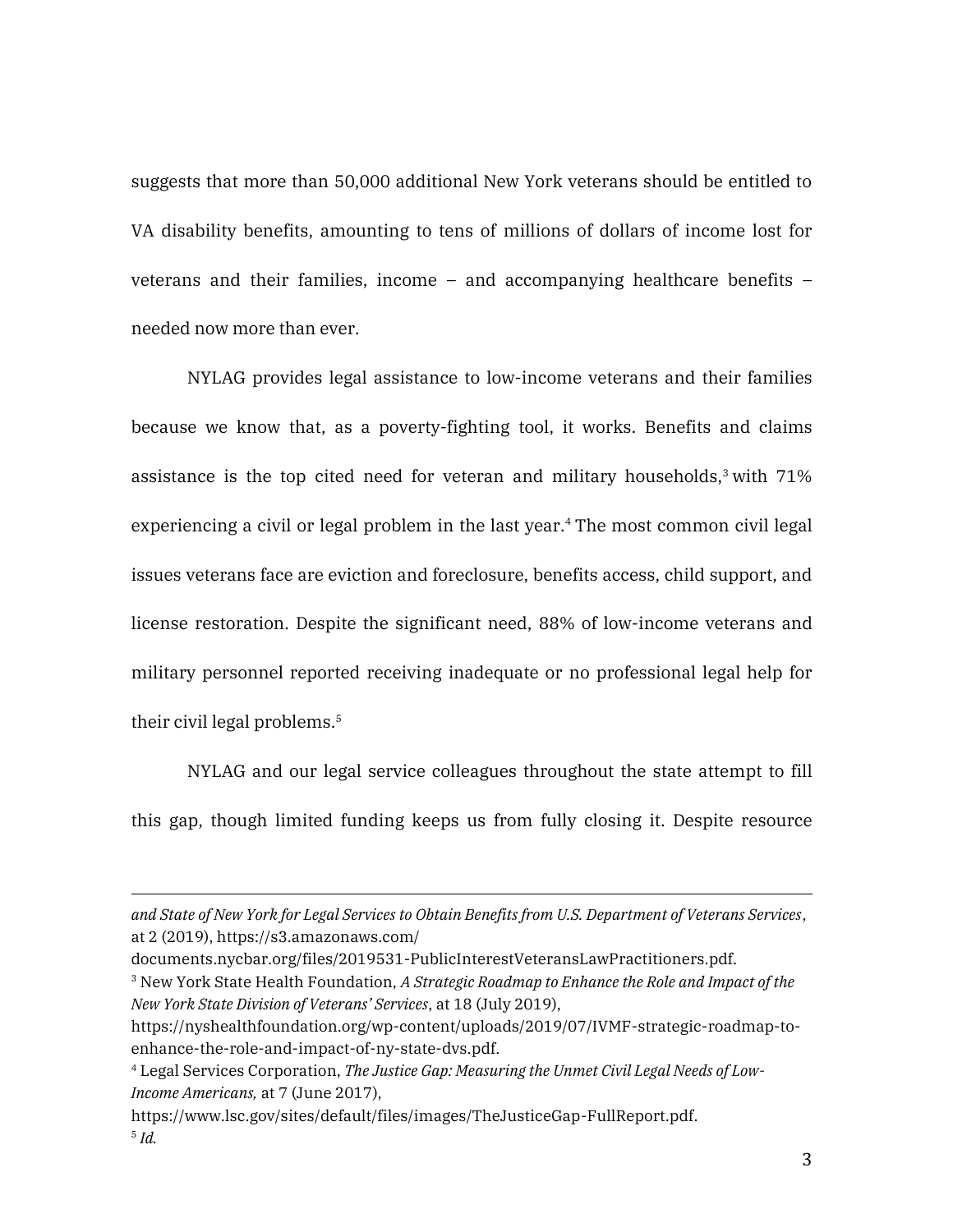constrictions, we have made every effort to meet the additional challenges caused by the pandemic. At NYLAG, we established a COVID-19 Legal Resource Hotline to provide answers to pandemic-related legal questions. Through the hotline, we have assisted more than 1,500 individuals and their families, including veterans, with advanced planning, unemployment and public benefits issues, and housing concerns, among many others. On the national stage, in mid-March we led nationwide advocacy efforts to demand that VA take quick and decisive action to preserve veterans' health and benefits rights during the pandemic. Although VA met many of our initial demands by largely suspending debt collection and waiving claim and appeal deadlines missed due to the pandemic, <sup>6</sup> veterans continue to fall through the cracks.

Housing remains the foremost critical issue for veterans. Although progress has been made towards ending veteran homelessness overall, shelters have experienced a surge of veterans during this national emergency. With estimates that nearly 25% of New York City renters are not current on rent, <sup>7</sup> much of the burden of addressing eviction prevention and preventing veteran homelessness will fall on

<sup>6</sup> Letter from New York Legal Assistance Group and Co-Signatories to Robert Wilkie, Secretary of the U.S. Department of Veterans Affairs (March 22, 2020),

https://www.nylag.org/wp-content/uploads/2020/03/Wilkie-Proposal-to-VA-in-Response-to-COVID-19-Sign-On-Letter.pdf.

<sup>7</sup> New York Times, *A Moratorium on Evictions Ends, Leaving Thousands of Tenants Fearful* (June 22, 2020). https://www.nytimes.com/2020/06/22/nyregion/nyc-evictions-moratoriumcoronavirus.html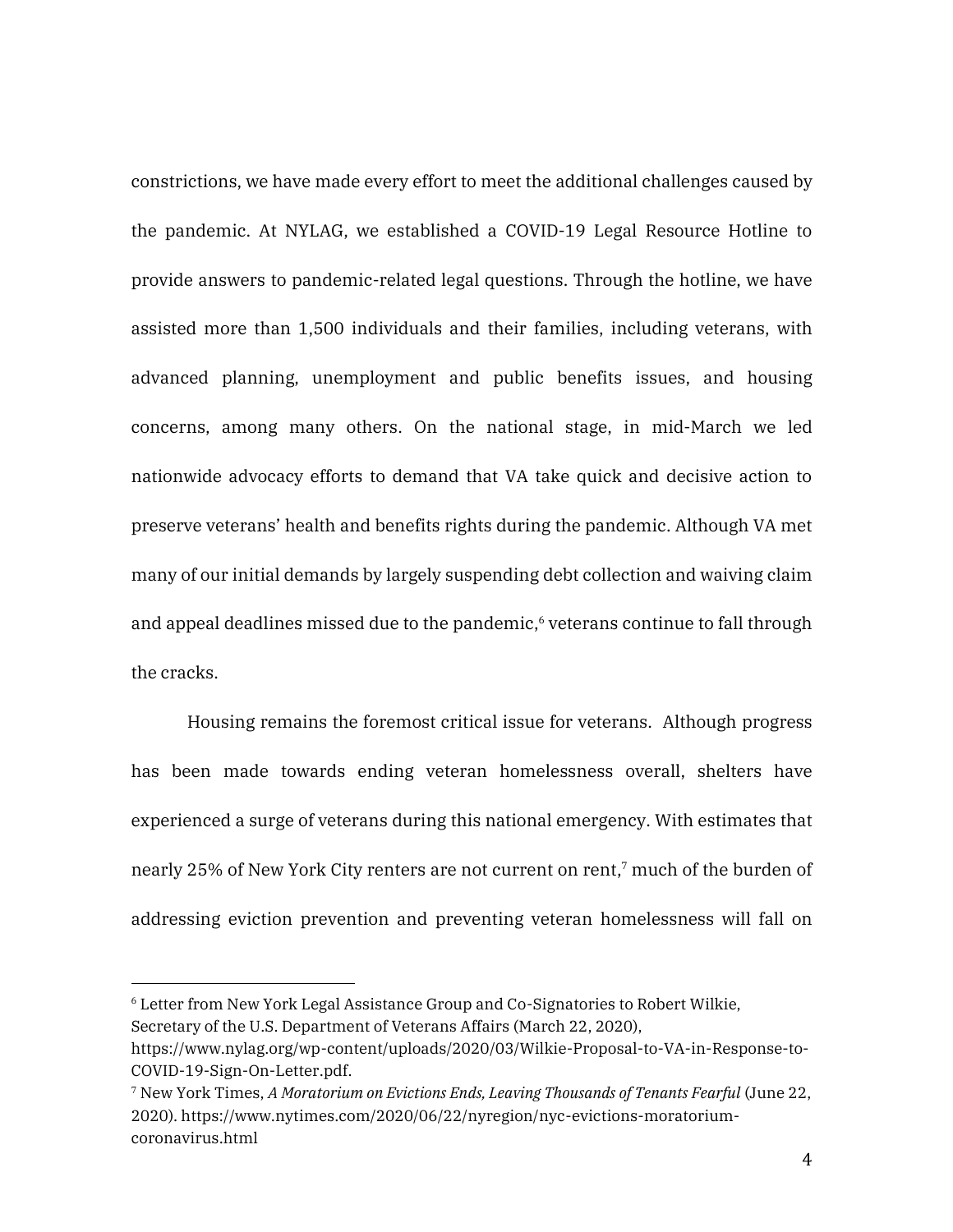legal service providers. While there are several bills circulating the legislature addressing rent and the eviction moratorium, there is currently a lack of protection for veterans and other New Yorkers facing homelessness due to the economic impact of the pandemic.

Employment issues are another high area of concern. Some 36% of the callers to NYLAG's COVID-19 hotline come to us because they have lost their jobs or cannot safely return to their jobs due to the pandemic, and are navigating unemployment benefits and paying rent and bills. Based on analysis of industries hit hardest by COVID-19, it is estimated that 14% of all veterans employed before the pandemic have lost work. <sup>8</sup> Since veterans begin their careers later and have an educational and career background that does not always translate to civilian employment, on average, it often takes longer for them to find new work.<sup>9</sup> These veterans will need legal advocates to help them navigate the unemployment system, and to access VA educational or job training or monetary benefits until they can get back to work.

Assistance with VA benefits and healthcare access issues are the third prominent unmet need, and these issues tend to be at the root of the majority of other legal issues we encounter. Our veterans needed more legal services resources

<sup>8</sup> Bob Woodruff Foundation, *Veterans and COVID-19: Projecting the Economic, Social, and Mental Health Needs of America's Veterans,* at 3 (March 2020), https://bobwoodrufffoundation.org/wpcontent/uploads/2020/04/BWF\_WhitePaper-COVID19-5.0-Final.pdf.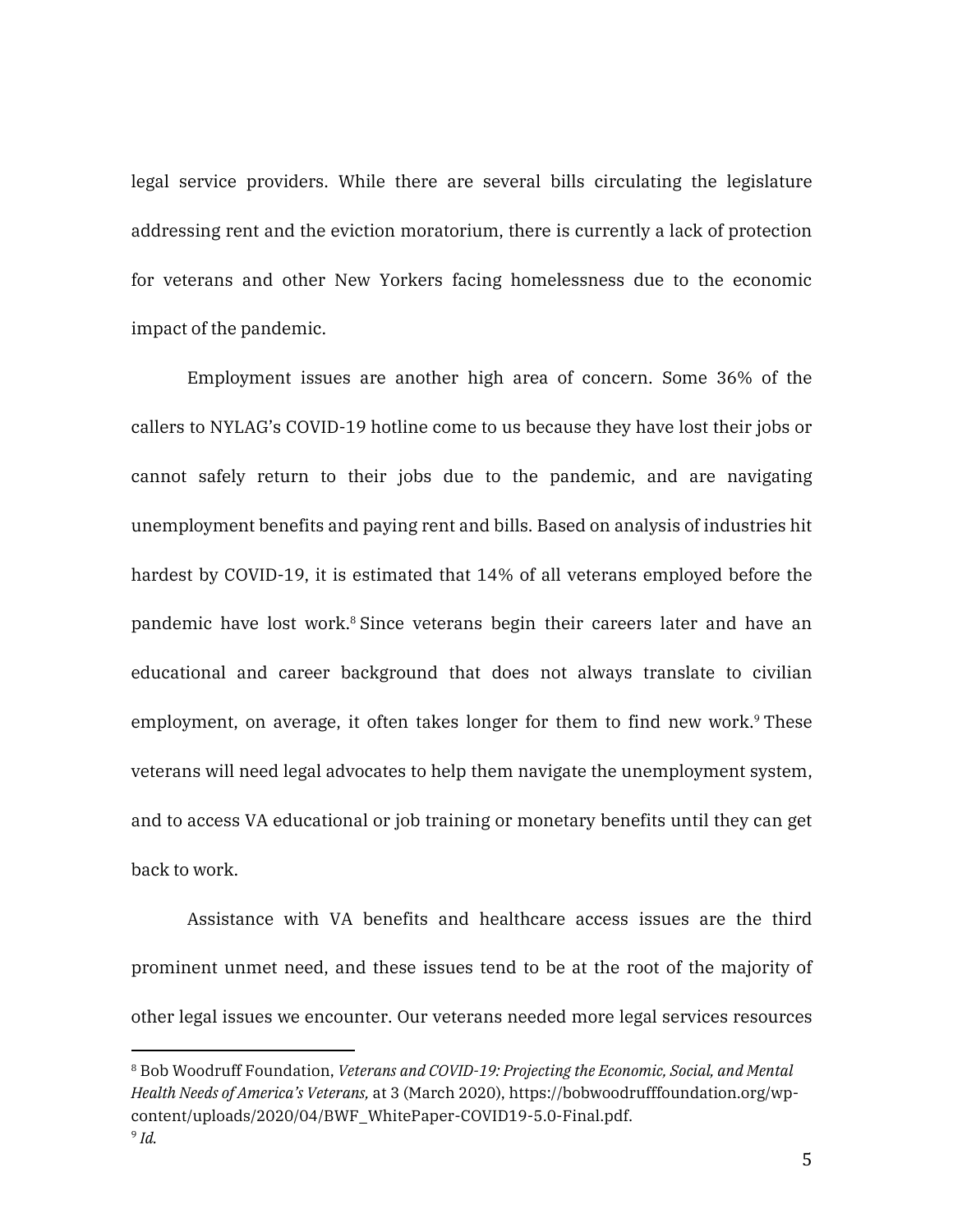with these two areas before the pandemic; that need has only grown as incomes drop and health outcomes worsen. Veterans who have been improperly denied these key benefits need attorneys who are versed in the complexities of the appeals process to help them put together well-documented claims that will result in them receiving their rightful benefits.

To address these critical needs, there are two main programs that this legislature can support to assist New York's veterans during and in the aftermath of the pandemic.

First, New York should expand its transformational Disability Advocacy Program, or "DAP" -- through which the state Office of Temporary and Disability Assistance funds legal case handlers to fight Social Security denials --- to veterans' benefits. Just as DAP actually *generates* revenue for New York by bringing in federal Social Security dollars, a Veterans-DAP would help raise New York veterans' VA benefits access to meet the national average, similarly bringing federal dollars to New York, and more importantly, deliver benefits and healthcare to New York veterans and their families when they need it most. $^{\rm 10}$ 

<sup>&</sup>lt;sup>10</sup> *See* Letter from the New York City Veterans Law Working Group Member Organizations to the New York State Permanent Commission on Access to Justice (Sept. 13, 2019) (on file with NYLAG)*; see also* Peter Kempner, *Shortchanging military heroes: Millions don't access the benefits they have earned and need*, N.Y. DAILY NEWS (Nov. 11, 2019),

https://www.nydailynews.com/opinion/ny-oped-our-veterans-are-getting-shortchanged-20191111-baahjdhiwbcvlm6gxu5qrsftgi-story.html.